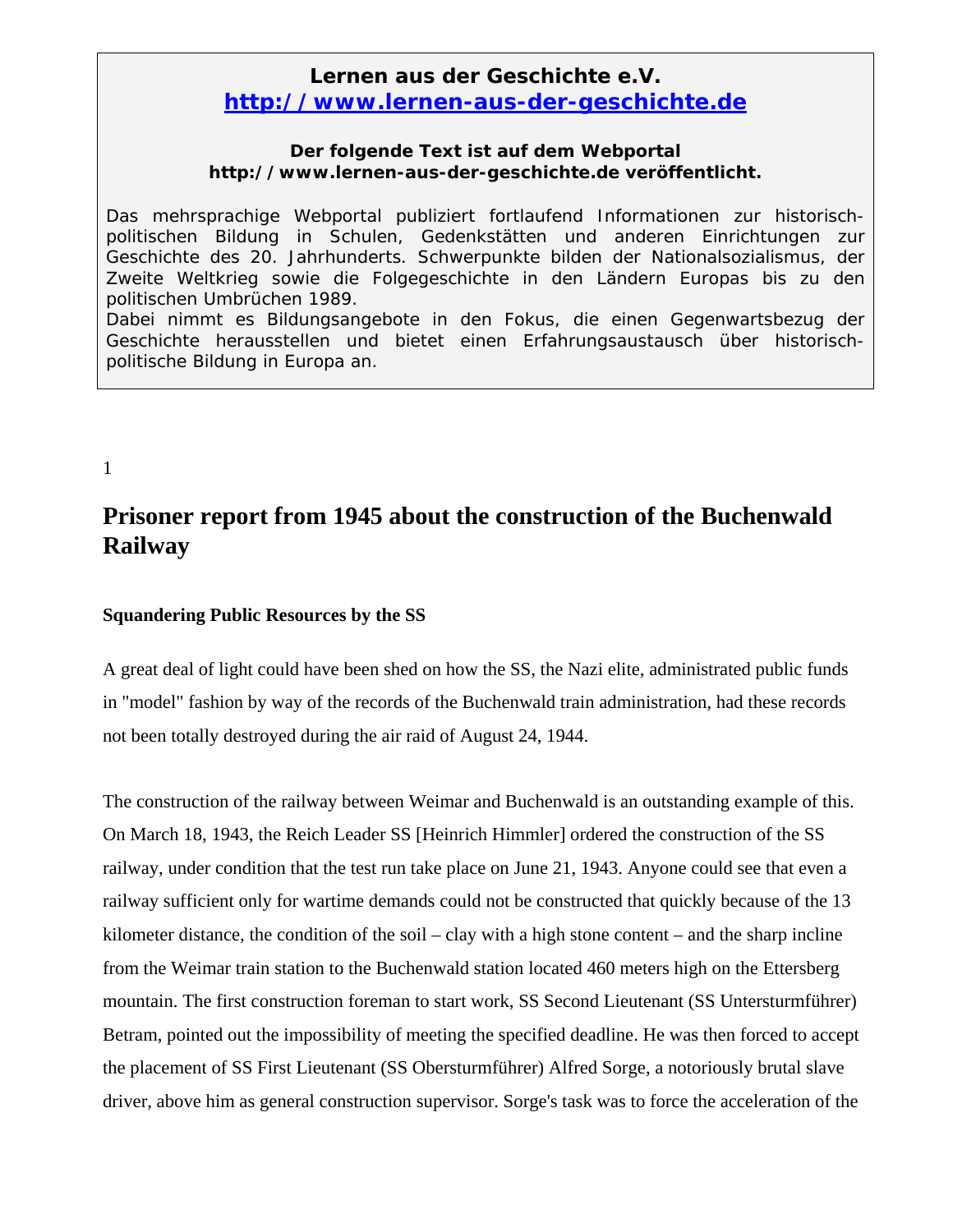building pace so that the test run could take place on June 21, 1943. He had had many years of solid experience as the ruthless construction leader of Oranienburg-Sachsenhausen concentration camp, and brought along his trusted helpers and beaters SS-Sergeants (SS-Hauptscharführer) Baumann and Bohn.

Twelve-hour night and day shifts, a regime of terrible beatings for all the prisoners, the use of a dog squad against them both during work and during their marches to and from the workplace, and nonstop work without Sundays or holidays off made it possible for the railway – which even included a temporary station building – to be completed by the evening of June 20th, enabling the test run to occur under the observation of all precautions. This test took place in the presence of SS Brigadier General (SS Brigadeführer) Dr. Kammler, an engineer, and other Nazi bigwigs. A social evening was held for members of the SS and civilian railway construction officials, where promotions and a large number of medals were awarded. Beer and hard liquor were served, and cash bonuses, whose receipt was

2

confirmed very belatedly and only in part, were also distributed. The prisoners themselves also had a "good" day without beatings and persecution. After months, they could finally bathe and clean themselves up.

Obviously, a railway built in this manner was unusable. The "real" railway construction began afterwards, and the modifications to it required an additional year. For austerity reasons, the tracks were not totally dismantled nor the sections totally rebuilt, as the rules required. This resulted in all sorts of landslides and slippage the next time the snow melted, which in turn required extensive repair work....

Work was distributed verbally to private contractors, who were, obviously, all Nazis. According to the written bids and offers, they completed the work only three, four, or more years after taking it up, "to keep in accordance with the rules." At this time, most of the contractual work was already either partially or fully completed. The bid announcements were drafted so that substantial work was to be paid by hourly wages, whose magnitude substantially exceeded the actual contract. Of course, every contractor wanted extensive "special requests" from clients, which being outside the contracts, were